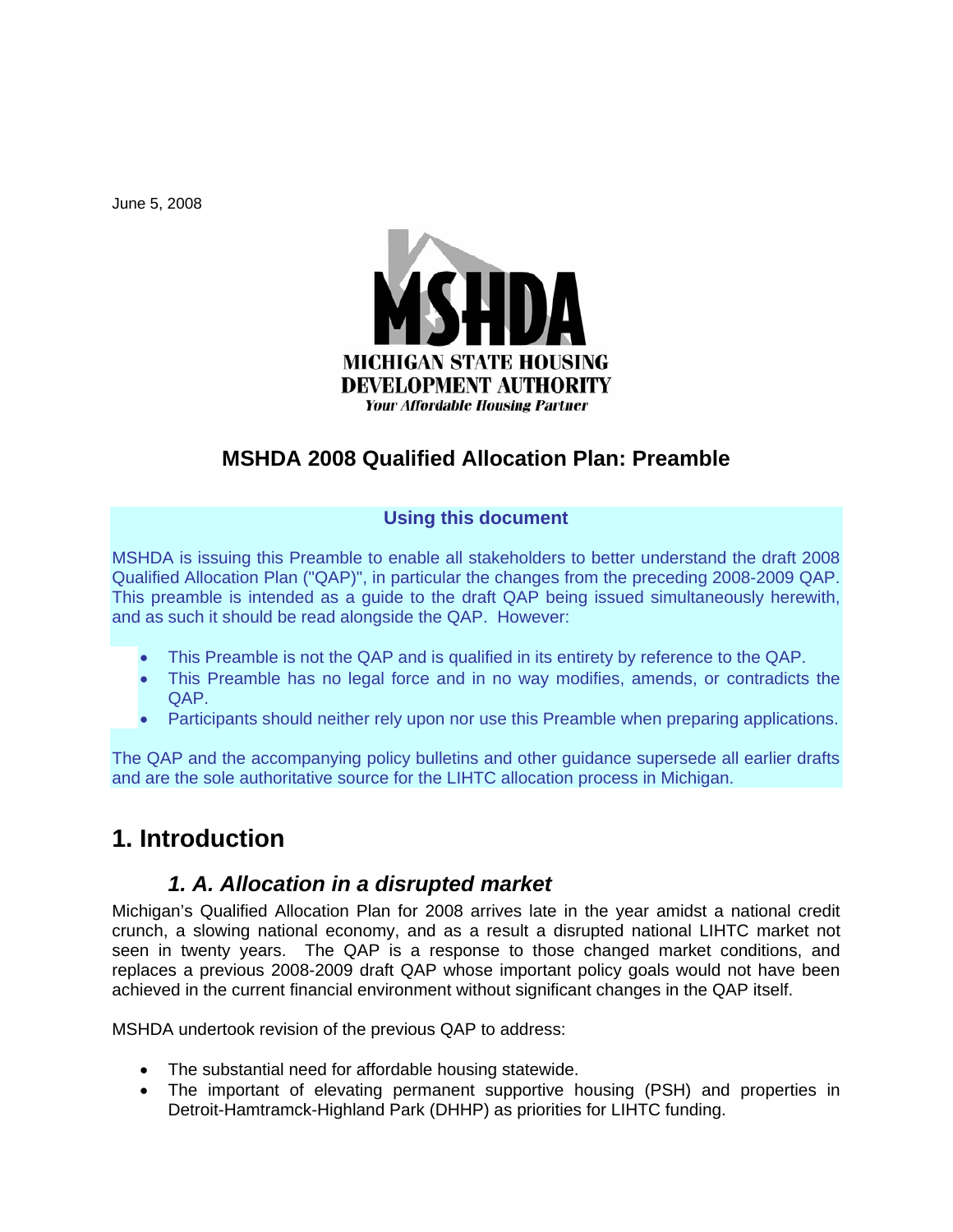- Pressures in the LIHTC marketplace.
- Issues raised in the public notice and comment.

Having been produced in a short time frame, this QAP is an exercise in practicality, balancing refinement against speed. The state could delay credit allocation further in pursuit of a perfect mechanism, but the costs of delay—to Michigan's economy and especially its poorest residents—are far greater than the potential inefficiency of acting now.

For 2008, Michigan will have one allocation round, competitively scored, for all remaining 2008 credits; allocations made in the previous 25% round will be incorporated into the Set-Aside and Target Percentage calculations. The overriding goal is to make sure Michigan's LIHTC is allocated and used efficiently to maximize the state's use of this valuable federal resource.

## *1. B. Guiding principles*

The QAP and the last allocation round are guided by a few principles:

- **Michigan's policy goals have not changed** from those articulated in the earlier draft QAP. Only the mechanisms for achieving those goals have changed. Among the concerns that motivate the distribution of LIHTC are:
	- o Supporting MSHDA's work under its Consolidated Plan to expand the supply of affordable rental housing, improve neighborhoods, aid the homeless, and expand economic opportunity.
	- o Providing a common vision and voice for affordable housing through Michigan's 5-Year Affordable Housing Community Action Plan.
	- o Maintaining consistency with MSHDA's Public Housing Agency and Administrative Plans.
	- o Observing Michigan's Land Use Leadership Council Ten Growth Tenets.
	- o Encouraging the development of Michigan's Economy and Vibrant Communities.
	- o Supporting Michigan's Campaign to End Homelessness.
	- o Ameliorating poverty in Michigan.
	- o Preserving affordable housing in Michigan.
	- o Fulfilling the requirements of the federal statutes for the LIHTC program.
- The 2008 QAP **creates a process that is easier for participants**—a simpler application that defines roles clearly and leaves classification of projects to MSHDA. Projects prepared in anticipation of the draft QAP should be easy to submit under this QAP, and new projects should be easier to prepare for this QAP than they would have been for the earlier draft.
- **Competitive scoring is the ultimate basis** for allocation. MSHDA will allocate credits to the properties that best meet the stated goals.
- **Detroit-Hamtramck-Highland Park is advantaged** via a priority scoring Target Percentage approach that is analogous to the previous holdbacks, but easier for program participants to apply for and easier for MSHDA to administer. (Within DHHP, the Next Detroit Neighborhoods are also advantaged.) Holdbacks have been eliminated as a mechanism, but the objectives they served should still be achieved through point scoring and the Target Percentages.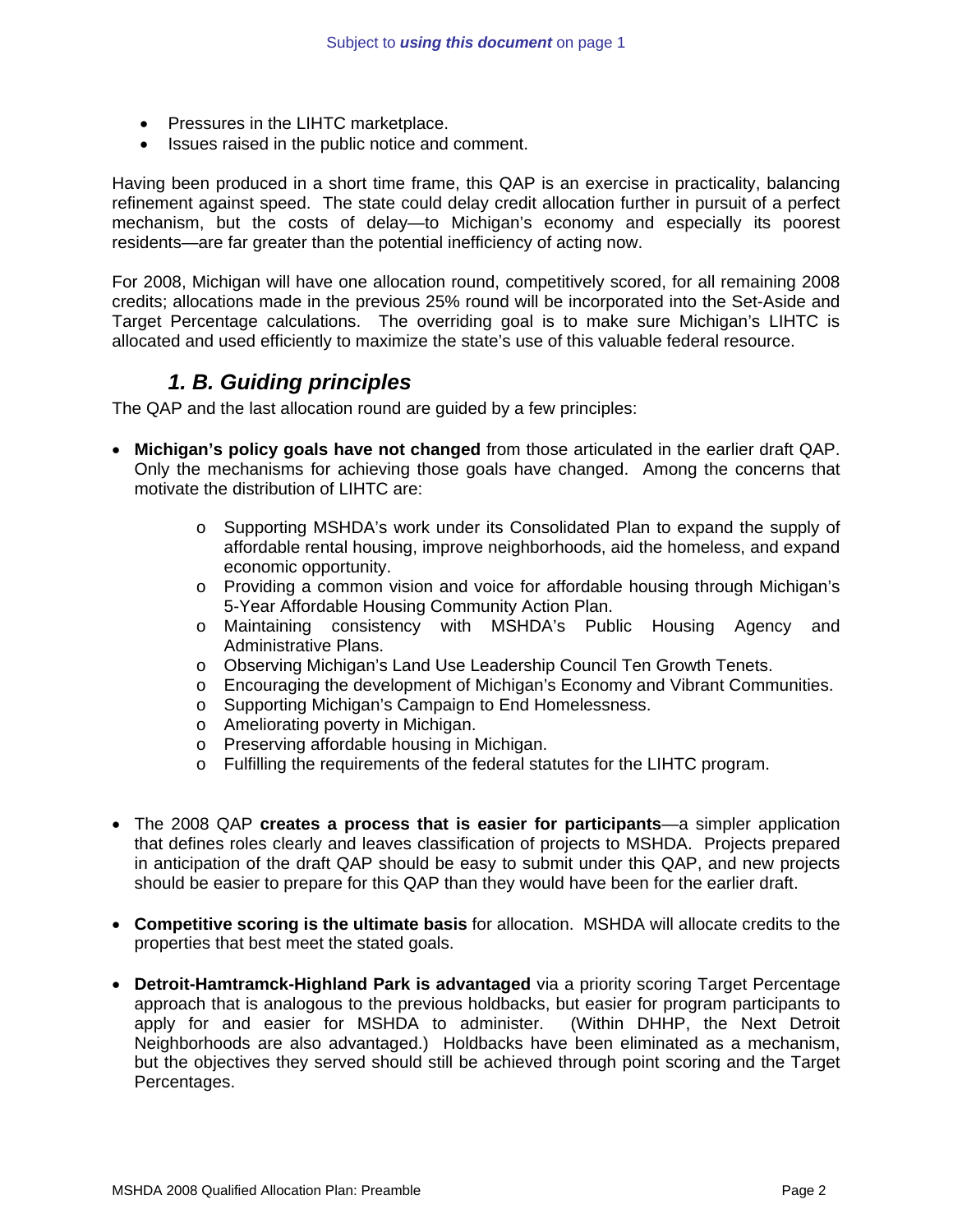- **Permanent Supportive Housing remains a central objective**, both in service-enriched properties for concentrations of needy tenants and scattered throughout other affordable developments.
- **Additional LIHTC's** may be awarded to properties that received prior allocations and now find they face an increased funding gap because LIHTC equity prices have dropped. Additional LIHTCs are capped per property, depend on the property having adequate basis to support the Additional LIHTC, and are solely at MSHDA's discretion.

# **2. Permanent supportive housing is supported two ways**

At the highest levels of government, Michigan has declared its desire to serve one of the neediest populations in the state—those who need supportive services as a permanent part of their housing. LIHTC is a powerful resource that can provide permanent supportive housing (PSH) to aid individuals with different levels of need, as long as the LIHTC resource is coupled with funded service providers in a well-defined set of relationships.

## *2. A. Two types of PSH: deconcentrated and service-enriched*

Some PSH residents will benefit from integration into a mainstream community via deconcentrated housing interspersed with market apartments. Other PSH residents require a comprehensive service environment and function best in a community that is predominantly service-enriched, which in turn implies a property that has a concentration of such residents to allow common facilities.

Therefore, Michigan has chosen two mechanisms to create permanent supportive housing:

- 1. Broad-based inclusion of 10% PSH units as a threshold requirement for *every* (nonelderly) LIHTC development, with appropriate roles, responsibilities, and operational safety valves.
- 2. A set-aside for higher-density PSH developments.

For each, the QAP draws on Michigan's examples of successful PSH development, which has produced over 1,300 units of PSH housing, as well as North Carolina's model for PSH, which has functioned well for several years.

## *2. B. Roles, responsibilities, and operational safety valves*

**Roles and responsibilities**. Core to making PSH work is a proper allocation of the 'new' roles (to a rental apartment) of the servicer provider and referring agency.

- Owners and managers must hold PSH units available for PSH applicants sent to them by servicer providers. (Details are provided below.)
- All PSH tenants must pay the same rent and abide by the same conditions of occupancy as other tenants. Subsidy, if not attached to the apartment and necessary for the resident to afford the apartment, must accompany the PSH tenant.
- Service provision (and funding for such services) is not the owner or manager's responsibility, it is that of the servicer provider.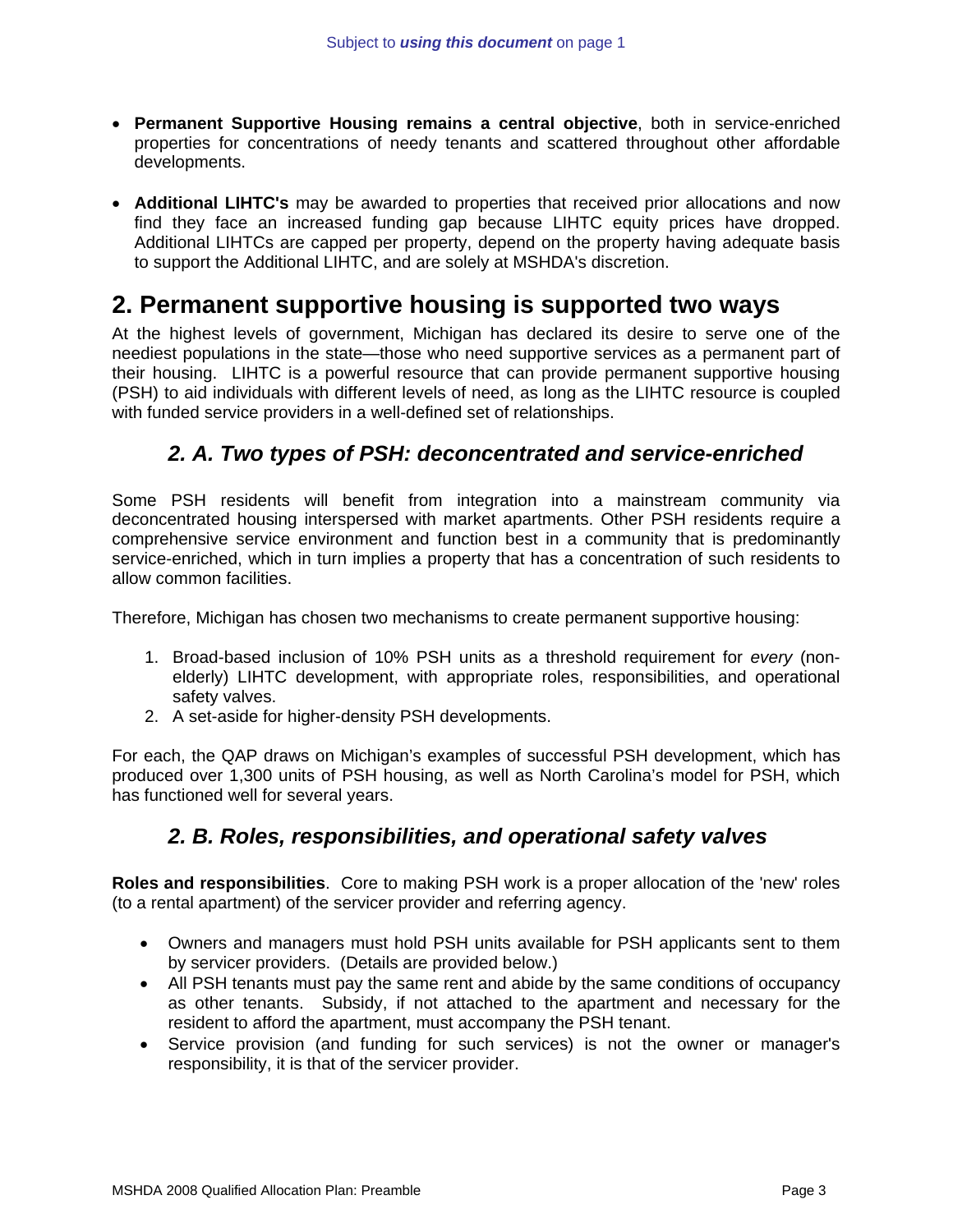These roles require collaboration documented in a Memorandum of Understanding (MOU) among the applicant, management agent and service organization detailing the services that will be provided. Owners and management agents will partner with service organizations skilled in servicing Supportive Housing Tenants. MSHDA will coordinate and assist applicants in identifying quality service organizations and will also facilitate the execution of the MOU.

This threshold requirement is new, which means that property managers and service providers will need to develop new working relationships to deliver services and subsidy resources to tenants within properties that serve a market beyond just supportive housing tenants. Developing those relationships and the ways of doing business will take time, and participants will learn from experience and from each other as they are developed.

MSHDA has the authority to extend the deadlines for MOU between service providers and property owners, if extensions are needed to make the process work.

**Availability, rental, and re-rental**. Allowing PSH units to remain vacant other than for normal turnover is not an acceptable result; hence the PSH threshold requirement is predicated on the service provider and referring agency providing qualified rental applicants. To protect operational viability, the 2008 QAP includes a safety valve for supportive housing units:

- Properties must make PSH units available to PSH tenants supplied by the service provider.
- If a lease-qualified PSH tenant is not available within a normal rental interval, the property may rent the unit to a non-PSH tenant under the property's other applicable use restrictions.
- If at any time the property has fewer PSH tenants than its threshold, the next-availablevacancy must be made available to a PSH tenant.

**Overall impact of the safety valve**. This safety valve works for all participants:

- Properties will receive rent for units, either occupied by PSH tenants or other low-income tenants, and thus will remain financially viable.
- Tenants will have access to PSH units throughout the property's affordability commitment.
- Service providers will have time to assemble resources and deliver services, but also an incentive to do so quickly, as the sooner qualified tenants can be delivered, the sooner PSH tenants can be assisted.

**Rent levels, income targeting, and subsidy**. To enable MSHDA's LIHTC to serve the maximum number of households, PSH units do not have intrinsic separate or lower income ceilings. Rents for PSH units are thus to be set by sponsors in the normal fashion. This is a deliberate choice designed to use complementary resources as they were designed, because:

- The LIHTC subsidy does not efficiently reach deep enough to target below 50% AMI; deeper income targeting requires income assistance such as Section 8.
- Even at very low income ceilings (e.g. 30% of Area Median Income), many PSH applicants cannot afford such rents without income subsidy.
- Tying deep income targeting to the LIHTC subsidy risks confusion about appropriate rent levels when subsidies overlap.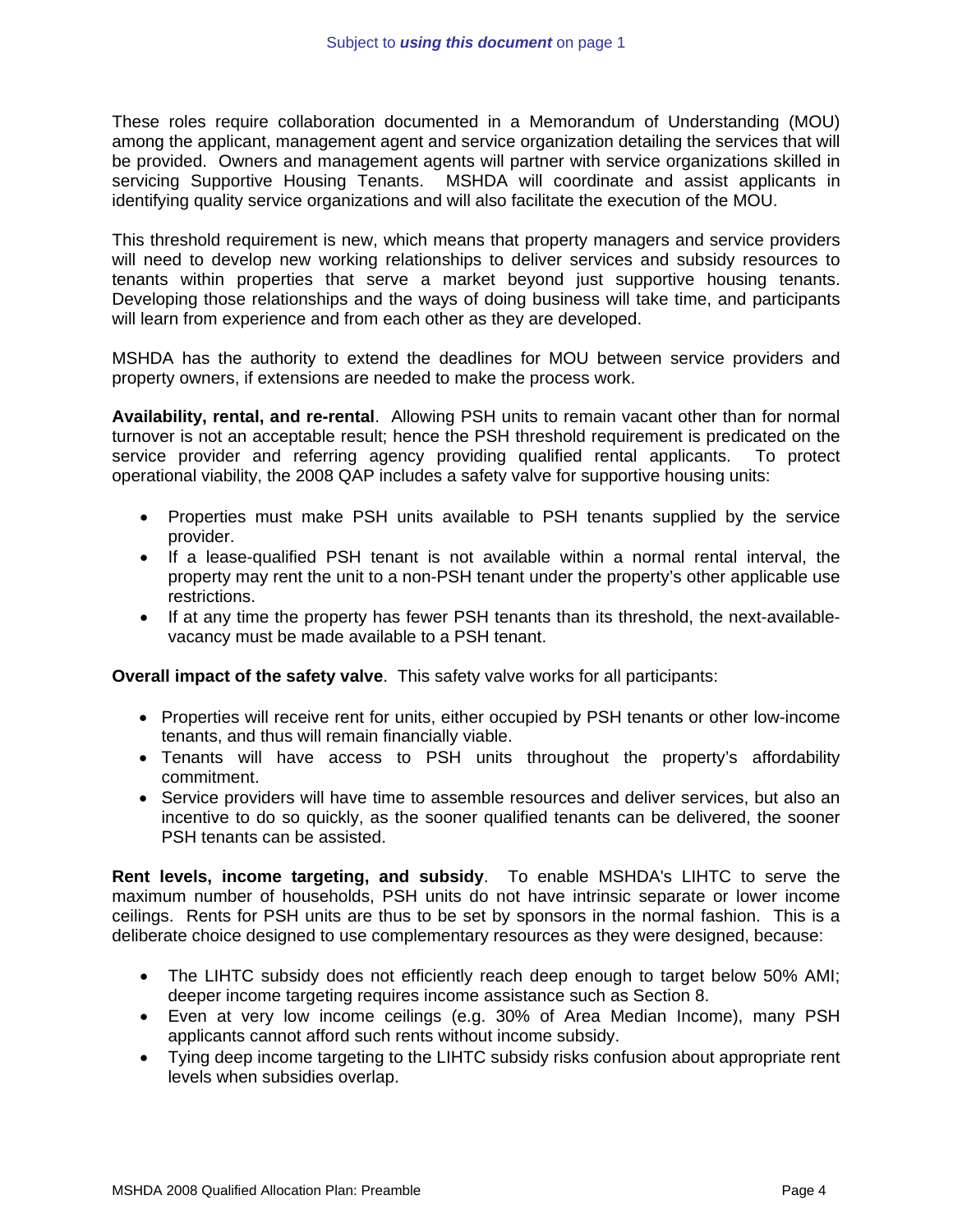Deep income targeting is not an intrinsic function of the LIHTC award for PSH units, but can be achieved through additional subsidy such as income supplement (e.g. Section 8 or Housing Choice Vouchers), or sinking funds established by additional local sources.

# **3. Achieving directed goals without holdbacks**

## *3. A. Eliminating holdbacks streamlines the process*

Removing the holdbacks relieves administrative burdens from all involved to achieve desired outcomes:

- Applicants need not decide which subset in which to compete. Rather, they apply, describe their project, and let MSHDA classify it for scoring purposes. No deserving project should miss out on funding solely because of an erroneous choice of holdback on the application.
- MSHDA need not address time-delays for allocation of credits (under a holdback, credits are reserved for a period of time, then revert to the general pool).
- Credits are awarded through competition, so that the most deserving projects receive awards, consistent with overall policy goals.

### *3. B. Set-asides*

There are four statutory set-asides created by state law:

- 1. Nonprofits
- 2. Rural housing
- 3. Eligible distressed areas
- 4. Elderly housing

By statute, properties can count in only one of the above set-asides. MSHDA will assure that the set-asides are met in the statutory order as listed above. If needed to fulfill a required setaside, MSHDA will allocate to the next highest scoring application that meets the criteria for the set-aside.

MSHDA has also chosen to create one additional set-aside:

5. Permanent Supportive Housing

Awards in this set-aside may also be counted toward fulfilling the statutory set-asides, because the PSH set-aside is not statutory. Allocations made within it may be counted toward the statutory set-asides and the target percentages. If there are insufficient applications meeting the threshold requirements for the PSH set-aside, remaining credits will be reallocated to the general pool.

### *3. C. Target percentages*

Beyond the set-asides, MSHDA will assure that, to the extent possible while meeting statutory requirements, credits will be allocated to achieve the target percentages. Because categories overlap (e.g., a project could be in Detroit, part of Cool Cities, and preservation), projects may be counted more than once in evaluating these percentages.

The target percentages will provide allocations for: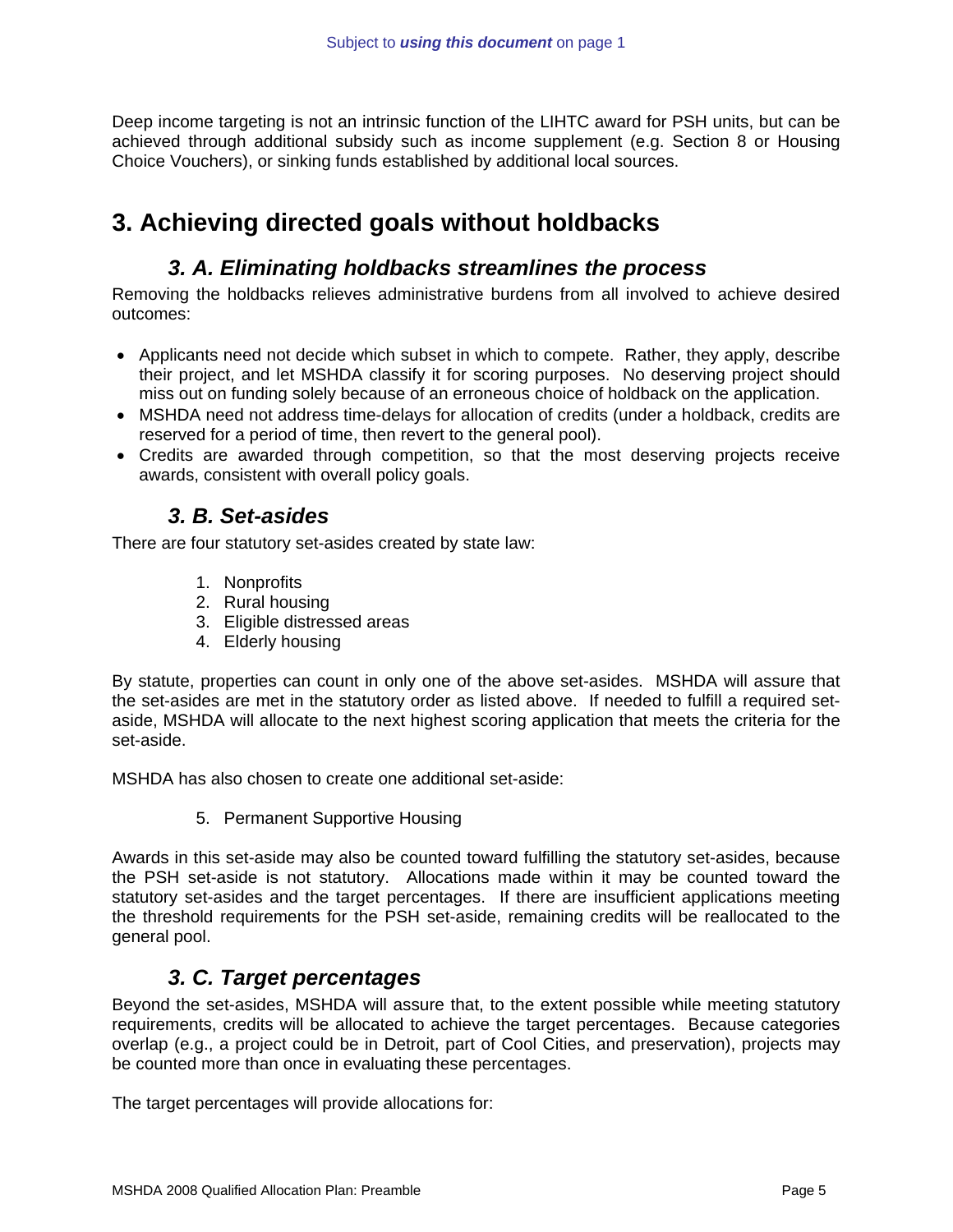- Underserved populations (Native American and AAL)
- Cool Cities and Next Detroit Neighborhoods
- Poverty Distressed Cities (PDC)
- Detroit, Hamtramck, Highland Park
- Preservation

MSHDA will evaluate the target percentages in the order stated in the QAP and shown above, selecting the highest-scoring projects that fulfill the target percentages. As needed to fulfill the target percentages, MSHDA may need to choose the next-highest scoring project that fulfills a target and exclude a higher-scoring project that does not fulfill a target. Such exceptions are possible but neither required nor desired.

### *3. D. Point scoring*

The point scoring is designed to achieve the goals of the QAP—simply put, projects that fulfill more of the desired objectives get more points. Points are not entirely determinative, but they will play a greater role than in past years' lottery system or the previous draft QAP.

This is deliberate. Competitive scoring encourages program participants to find ways to fulfill the social objectives articulated in the QAP, which results in better social outcomes.

# **4. Preservation is a priority**

In general, the challenges facing Michigan require not more housing units in total, but higherquality housing and the reinvestment in Michigan's cities. This QAP therefore encourages preservation in the general competition rather than separating it into a particular holdback. The preservation-related changes include:

- No special cap for preservation properties. All properties are now subject to the same \$1,000,000 cap.
- Preservation properties receive points for preservation and compete in the general pool rather than a special preservation holdback.
- A target percentage of 30% replaces the holdback.
- Additional points for projects that renovate or replace public housing or meet immediate preservation needs.

# **5. Green requirements remain**

Although energy conservation and Green initiatives are important priorities for use of public investment capital, the original 2008-09 QAP was their first introduction in Michigan. Program participants may therefore be unused to understanding and complying with them. Indeed, most of the comments MSHDA received on the draft requirements simply rejected them entirely, although a small number of participants did provide substantive, specific comments.

The need for reasonable, energy-efficient development is such that MSHDA cannot abandon green requirements. At the same time, 2008 is an unusual year and this is an urgent time where deploying capital is paramount. Therefore the 2008 QAP includes all green requirements as incentive-scored options.